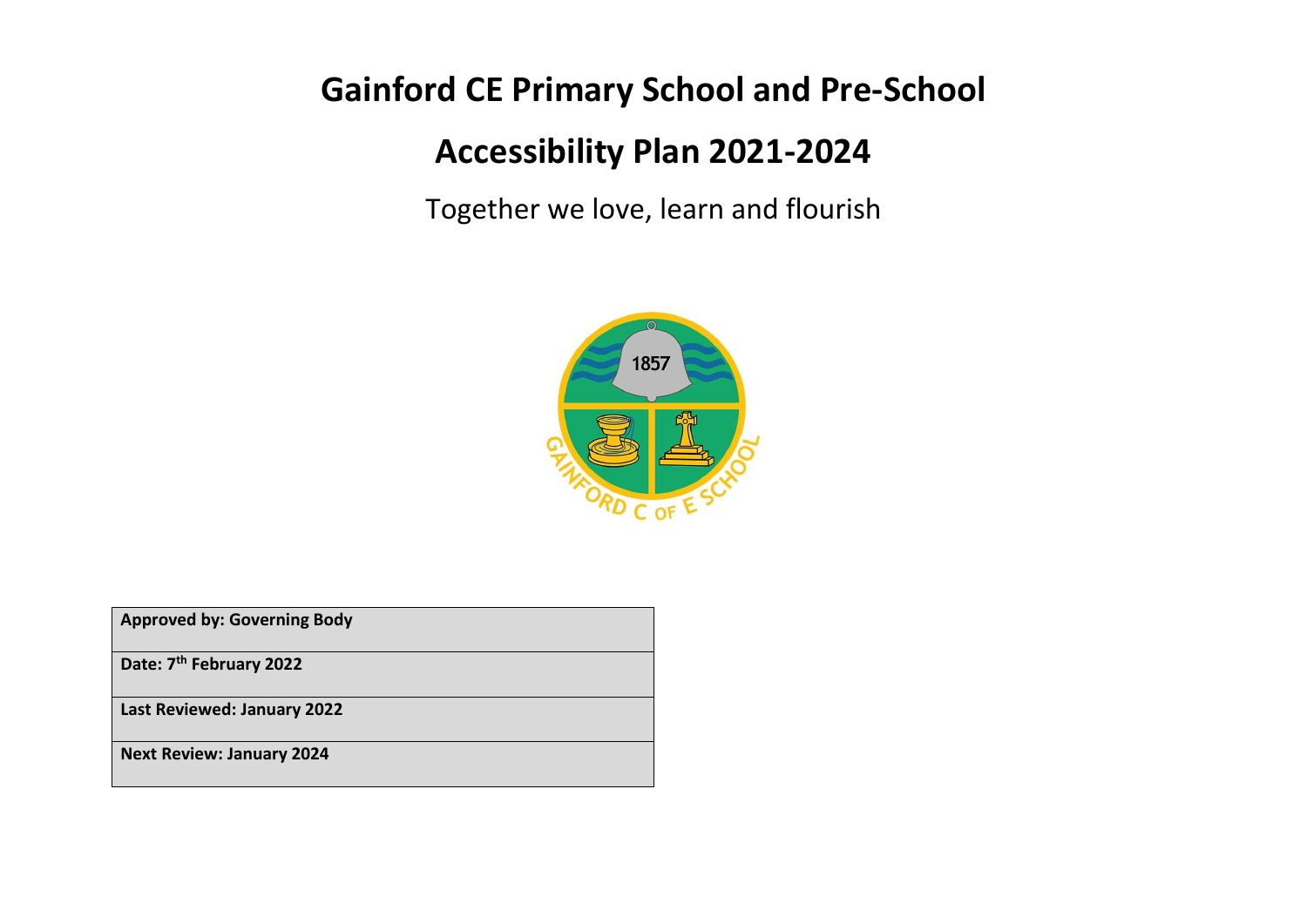# **The Ethos and Values of Our School**

Gainford Church of England Primary School and Preschool is a semi -rural school set at the centre of our local community. We offer a fantastic education based around achievement and success in a nurturing, holistic environment. At Gainford Primary School and Preschool we live by our Christian vision, 'Together we love, learn and flourish'. Here education is about more than just academic achievement; it is about developing young people who can flourish in all areas of their lives developing the intellectual, spiritual, moral and physical attributes, becoming proud and respectful members of our community and citizens who contribute to society. Our deeply Christian ethos and values are central to the experiences our children have on a daily basis.

# **1. Aims**

Schools are required under the Equality Act 2010 to have an accessibility plan.

The purpose of the plan is to:

- Improve awareness of equality and inclusion
- Increase access to the curriculum for pupils with a disability
- Improve and maintain access to the physical environment of the school for all adding specialist facilities where necessary
- Improve the availability of accessible information to disabled pupils, staff, parents and visitors

Our school aims to treat all its pupils and adults fairly and with respect. This involves providing access and opportunities for all pupils without

## discrimination of any kind.

Gainford CE Primary School and Pre-School is committed to providing an environment that enables full curriculum access and opportunity that values all pupils, staff, parents and visitors, regardless of their education, physical, sensory, social, spiritual, emotional, cultural and economic needs. This core belief should be irrespective of age, gender, religion and sexuality.

At Gainford CE Primary School and Pre-School we are committed to equality. We aim for every pupil to fulfil their potential no matter what their needs. Our school is committed to anti-discriminatory practice to promote equality of opportunity and valuing diversity for all children and families. We aim to: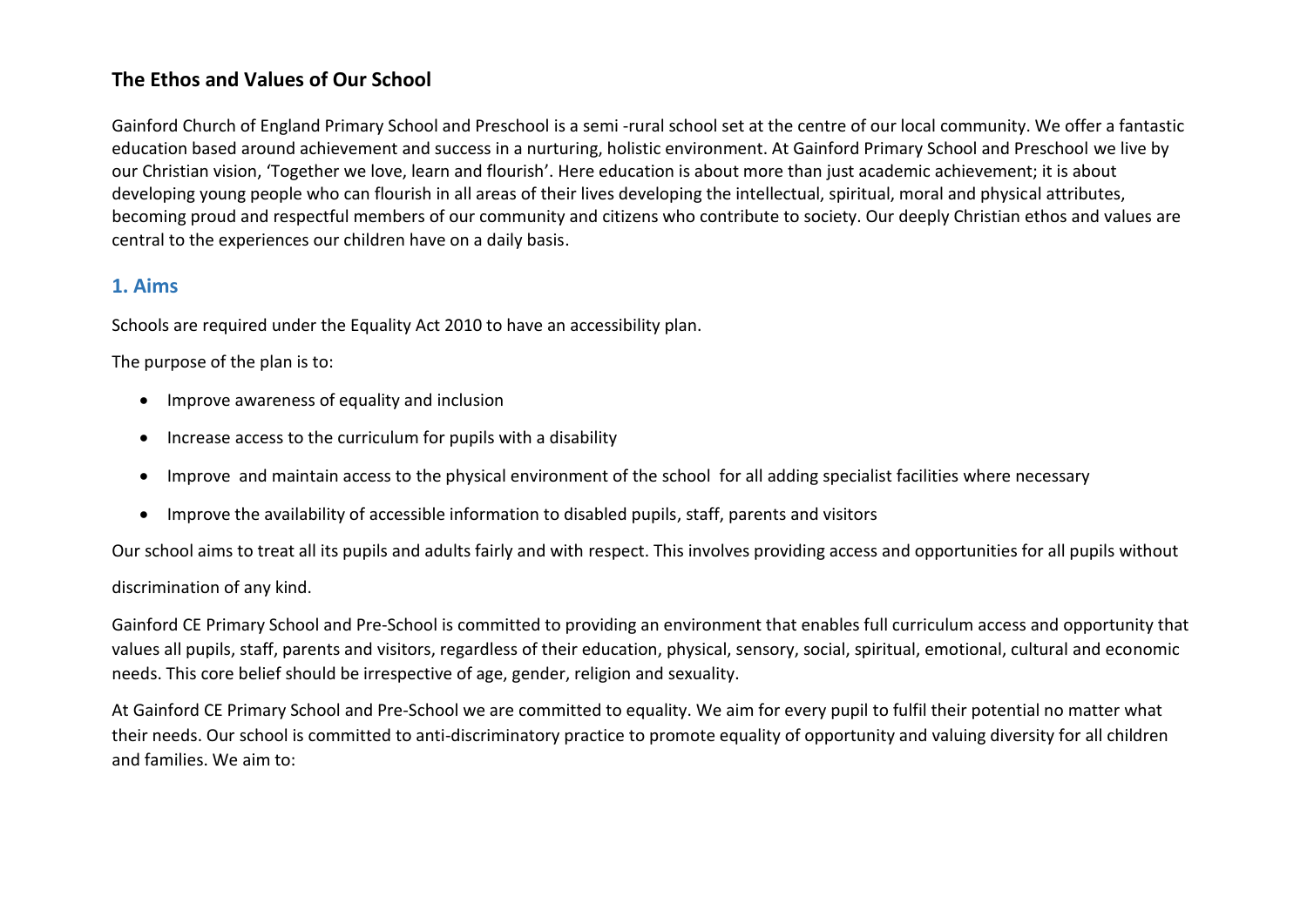- Provide a secure and accessible environment in which all our children can flourish and in which all contributions are considered and valued.
- Value the diversity within all families to develop and further our understanding of equality and diversity.
- Provide positive, non-stereotyping information about gender roles, diverse ethnic and cultural groups and disabled people.
- Improve our knowledge and understanding of issues of anti-discriminatory practice in order to impact positively upon and promote equality and value diversity.
- Make inclusion a thread that runs through and helps to shape all of the activities of the school.

The plan will be made available online on the school website and paper copies are available upon request.

Whole school training will recognise the need to continue to raise awareness for all staff and governors on equality issues with reference to the Equality Act 2010.

Our school is also committed to ensuring staff are trained in equality issues with reference to the Equality Act 2010, including understanding disability issues.

The school will support any available partnerships to develop and implement the plan.

*The school will work in partnership with the Local Authority in developing and implementing this Accessibility Plan.*

*We will consult with experts when new situations regarding pupils with disabilities and medical needs are experienced.*

*The Governors and Senior Leadership Team will at the earliest opportunity work closely with the Local Authority and outside agencies to overcome any difficulties that may arise.*

*The Accessibility Plan will be monitored by the Head Teacher, School Leadership Team and Governing Body.*

*The terms of reference for governing body committees will include the need to consider equality and diversity issues as required by the Equality Act 2010.*

Our school's complaints procedure covers the Accessibility Plan. If you have any concerns relating to accessibility in school, this procedure sets out the process for raising these concerns. The complaints procedure is available on the school website and paper copies are available upon request.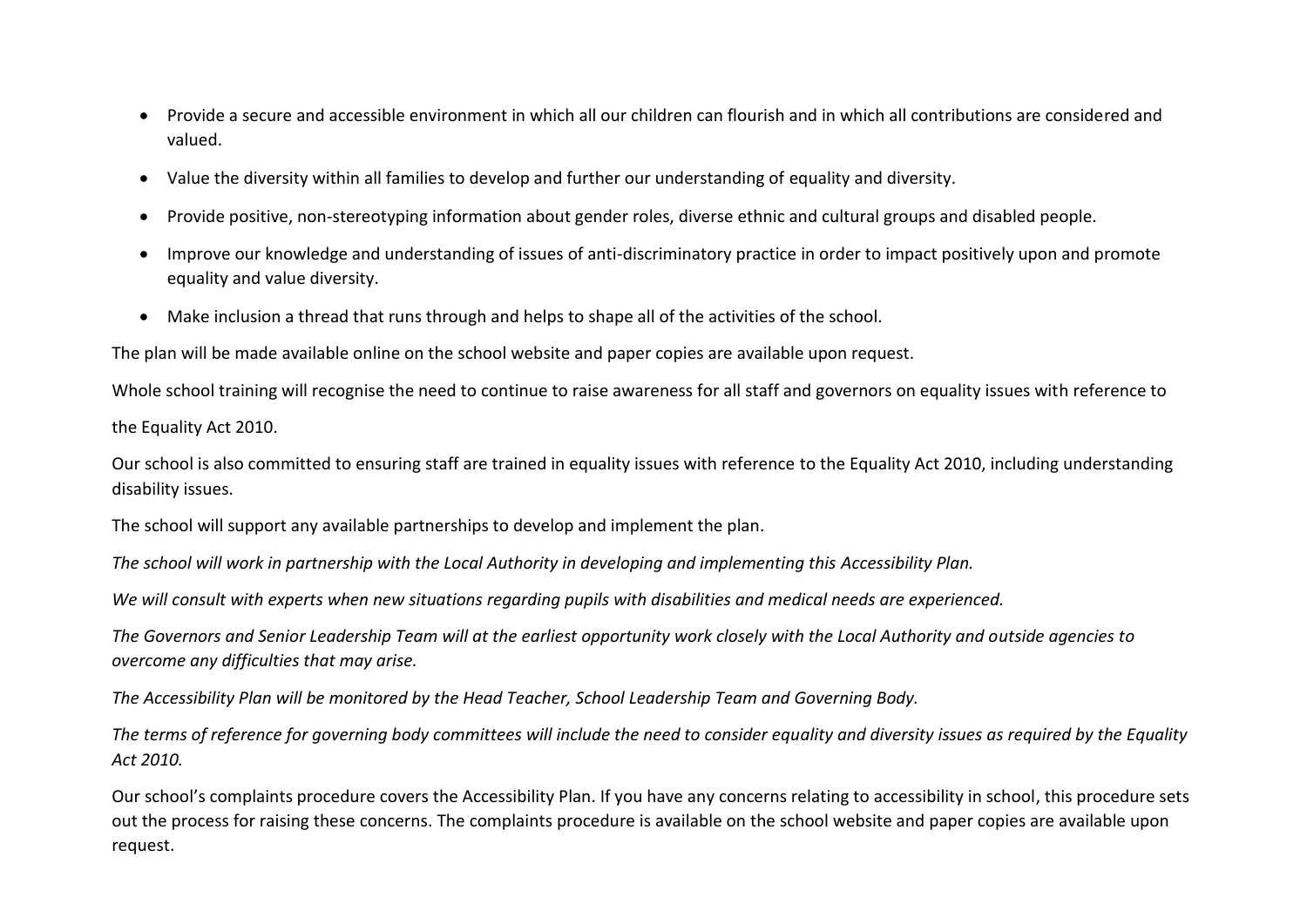# **2. Legislation and guidance**

This document meets the requirements of [schedule 10 of the Equality Act 2010](https://www.legislation.gov.uk/ukpga/2010/15/schedule/10) and the Department for Education (DfE) [guidance for schools](https://www.gov.uk/government/publications/equality-act-2010-advice-for-schools)

## [on the Equality Act 2010.](https://www.gov.uk/government/publications/equality-act-2010-advice-for-schools)

The Equality Act 2010 defines an individual as disabled if he or she has a physical or mental impairment that has a 'substantial' and 'long-term' adverse effect on his or her ability to undertake normal day to day activities.

Under the [Special Educational Needs and Disability \(SEND\) Code of Practice](https://www.gov.uk/government/publications/send-code-of-practice-0-to-25), 'long-term' is defined as 'a year or more' and 'substantial' is defined as 'more than minor or trivial'. The definition includes sensory impairments such as those affecting sight or hearing, and long-term health conditions such as asthma, diabetes, epilepsy and cancer.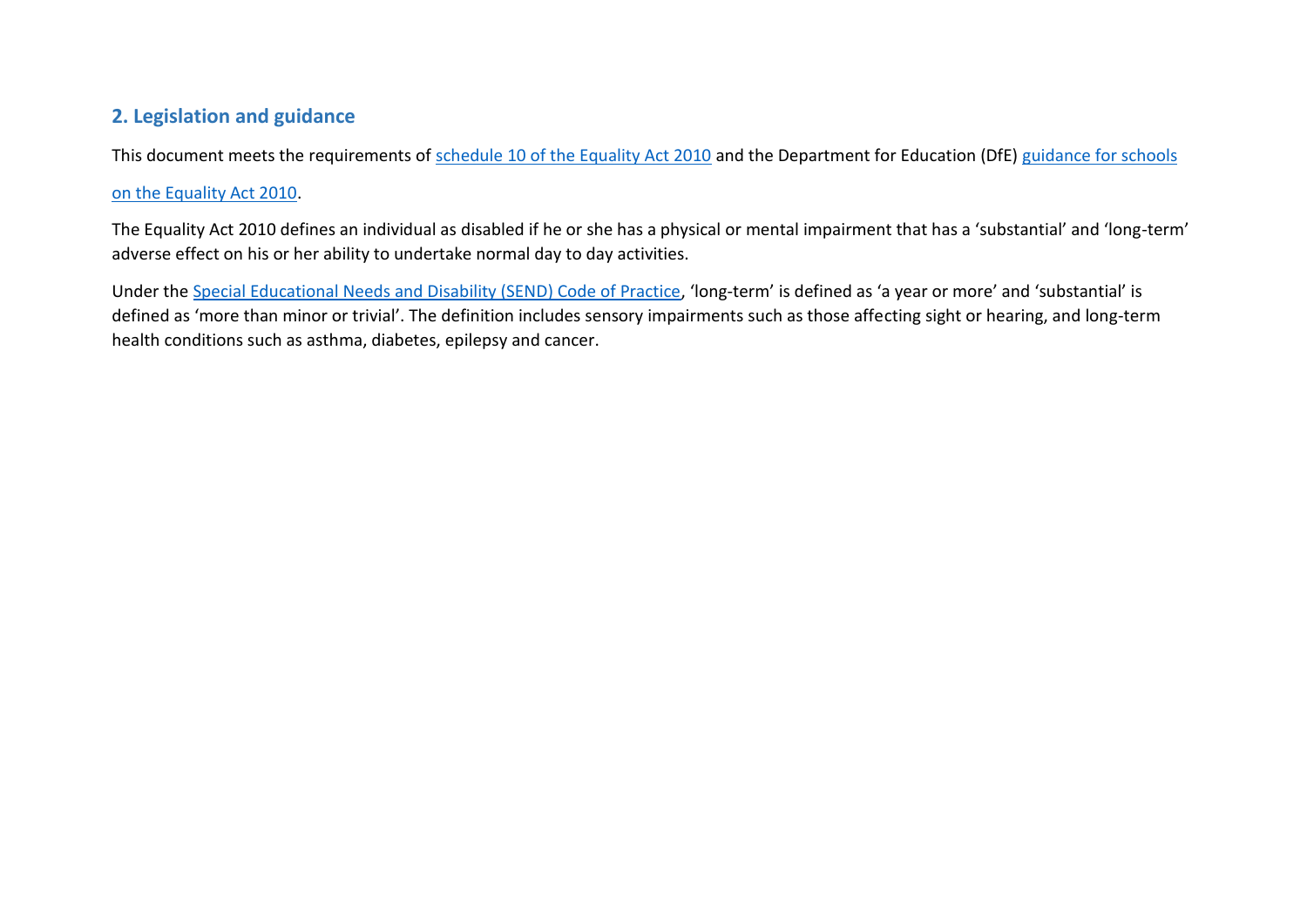# **3. Action Plan**

The following action plan sets out the aims of our accessibility plan in accordance with the Equality Act 2010.

# **AIM 1: To improve awareness of equality and inclusion**

| <b>Targets</b>                                                                                            | <b>Strategies</b>                                                                                                                                                                                          | <b>Timescale</b> | <b>Responsibilities</b>         | <b>Success Criteria</b>                                          |
|-----------------------------------------------------------------------------------------------------------|------------------------------------------------------------------------------------------------------------------------------------------------------------------------------------------------------------|------------------|---------------------------------|------------------------------------------------------------------|
| Accessibility Plan and<br><b>Equality Statement to</b><br>be considered<br>biannually by<br>governors     | To ensure that this is listed on<br>the agenda of the Finance &<br>Premises Committee at least<br>biannually subject to legislative<br>changes<br>To ask School Council to discuss.<br>the plan biannually | Biannually       | HT / F Committee<br>HT / SENDCO | Current legislation adhered to                                   |
| Training to raise<br>awareness of equality<br>disability issues                                           | Discuss perceptions of issues<br>with staff and governors to<br>assess current awareness levels<br>Provide training for governors,<br>staff, pupils and parents as<br>appropriate.                         | Annually         | HT / SENDCO                     | Whole school community aware of issues<br>relating to access     |
| To review all statutory<br>policies to ensure that<br>they reflect inclusive<br>practice and<br>procedure | To comply with the Equality Act<br>2010                                                                                                                                                                    | Ongoing          | HT, SENDCO & SLT                | All policies clearly reflect inclusive practice<br>and procedure |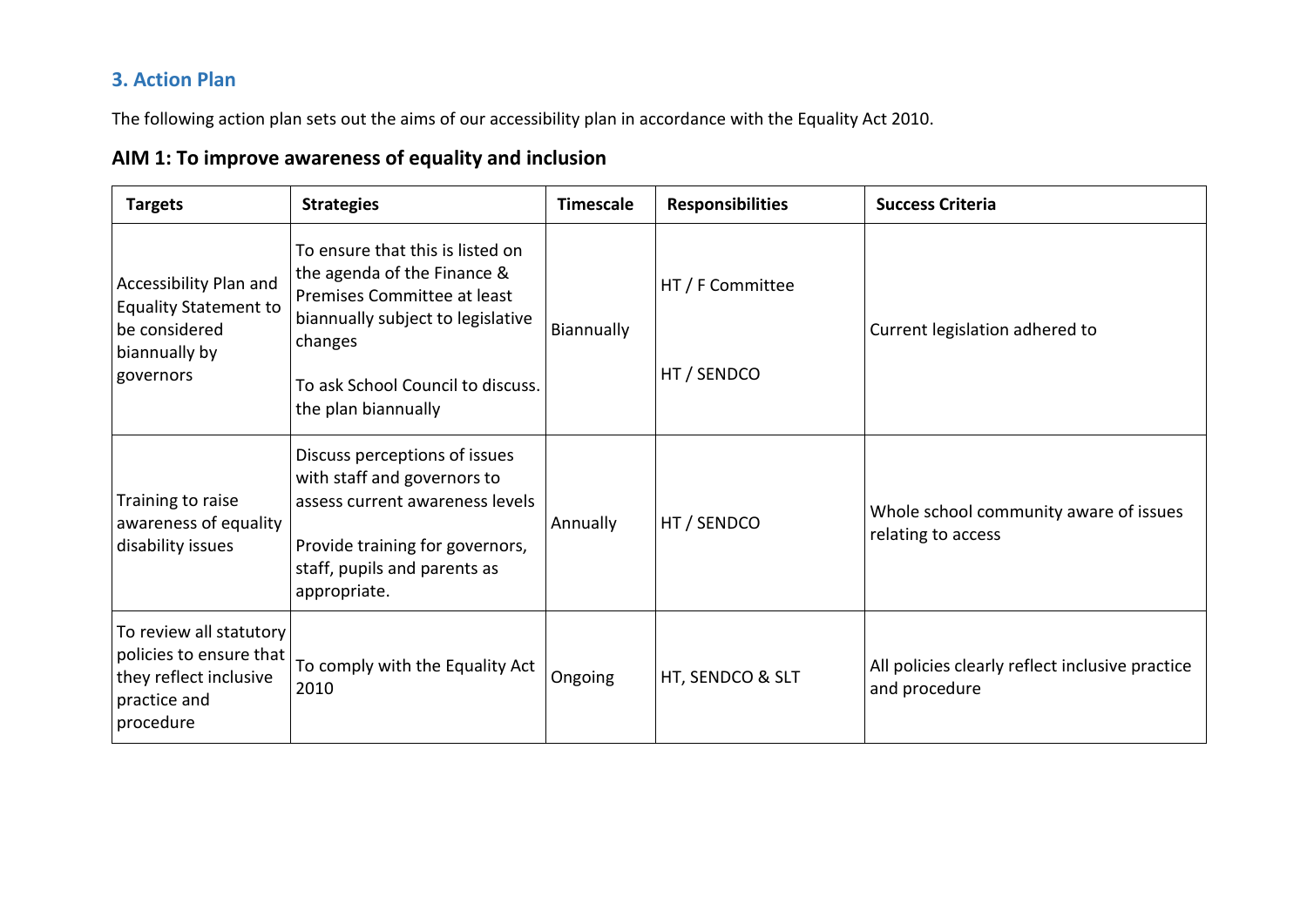# **Aim 2: To increase access to the curriculum for pupils with a disability**

Our key objective is to reduce and eliminate barriers to access to the curriculum and to ensure full participation in the school community for pupils, and prospective pupils, with a disability. We will continue to review and adapt the school curriculum as necessary depending on the individual needs of our pupils. The Senior SLT work alongside the SENCO, staff, and parents to ensure all children are encouraged to reach their full potential, in all areas of school.

#### **SHORT TERM:**

| <b>Targets</b>                                                                                       | <b>Strategies</b>                                                                                                                                                                                                                                                                                                                | Timescale | <b>Responsibilities</b>                                             | <b>Success Criteria</b>                                                                                                         |
|------------------------------------------------------------------------------------------------------|----------------------------------------------------------------------------------------------------------------------------------------------------------------------------------------------------------------------------------------------------------------------------------------------------------------------------------|-----------|---------------------------------------------------------------------|---------------------------------------------------------------------------------------------------------------------------------|
| To liaise with Nursery<br>providers to review<br>potential intake for<br>Foundation Stage in<br>Sept | To identify pupils who may need<br>additional to/ different from<br>provision for new intake                                                                                                                                                                                                                                     | Ongoing   | HT & EYFS Leader                                                    | Procedures / equipment / ideas set in place<br>ready for starting in Sept                                                       |
| To establish close<br>liaison with parents                                                           | $\left $ To ensure collaboration and sharing $\left $ Ongoing<br>between school and families                                                                                                                                                                                                                                     |           | HT/DHT<br><b>All Teachers</b>                                       | Clear collaborative working approach                                                                                            |
| To ensure full access<br>to the curriculum for<br>all children                                       | To offer a differentiated curriculum<br>with adjusted provision as required<br>To provide a range of support<br>including trained teaching<br>assistants<br>To provide multisensory activities<br>to support curriculum areas as<br>lneeded<br>To provide access to specialist<br>advisory support and equipment as<br>necessary | Ongoing   | SLT / Teachers /<br>SENDCO / Support<br>staff / Outside<br>agencies | Advice taken and strategies evident in classroom<br>practice<br>Children on SEND register supported and<br>accessing curriculum |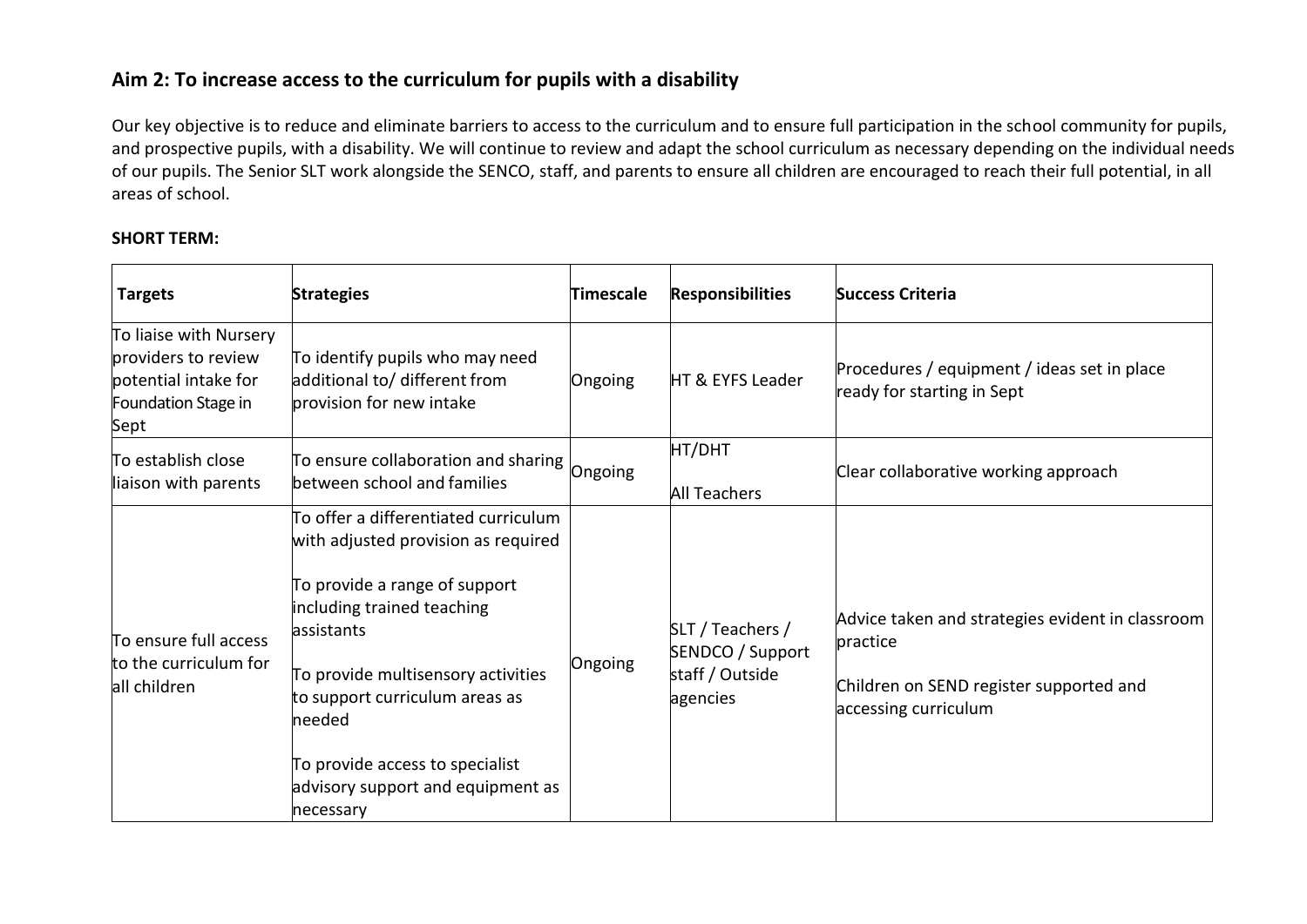| Use ICT to support<br>learning                                                                     | To provide interactive ICT devices<br>and software as appropriate to<br>meet the needs of individual<br>children | As required | SLT / Teachers/<br><b>SENDCO</b>                        | Wider use of SEN resources in the classroom |
|----------------------------------------------------------------------------------------------------|------------------------------------------------------------------------------------------------------------------|-------------|---------------------------------------------------------|---------------------------------------------|
| To establish close<br>liaison with outside<br>agencies for pupils<br>with ongoing health<br>needs. | To ensure collaboration between all Ongoing<br>key personnel                                                     | throughout  | SLT / Teachers /<br>support staff /<br>outside agencies | Clear collaborative working approach        |

## **MEDIUM TERM**

| Tasks/Targets                                                          | <b>Strategies</b>                                                                        | Timescale | <b>Responsibilities</b>  | <b>Success Criteria</b>                                                                                                                                                                                              |
|------------------------------------------------------------------------|------------------------------------------------------------------------------------------|-----------|--------------------------|----------------------------------------------------------------------------------------------------------------------------------------------------------------------------------------------------------------------|
| To review the                                                          | SENDCO / Class teacher meetings/<br>to review pupil progress                             |           | Class teachers           | Progress made towards SEN Support Plan<br><b>loutcomes</b>                                                                                                                                                           |
| attainment of all SEN<br>pupils with disabilities                      | Scrutiny of assessment data<br>Regular liaison with parents                              | Termly    | SENDCO/DHT/HT            |                                                                                                                                                                                                                      |
| To promote the full<br>students in classroom<br>discussions/activities | involvement of disabled Consider a variety of learning styles<br>and needs when teaching | Ongoing   | Whole school<br>approach | Variety of learning styles and multi-sensory<br>activities evident in planning and in the<br>classrooms<br>Ensuring that the needs of all disabled pupils,<br>parents and staff are represented within the<br>school |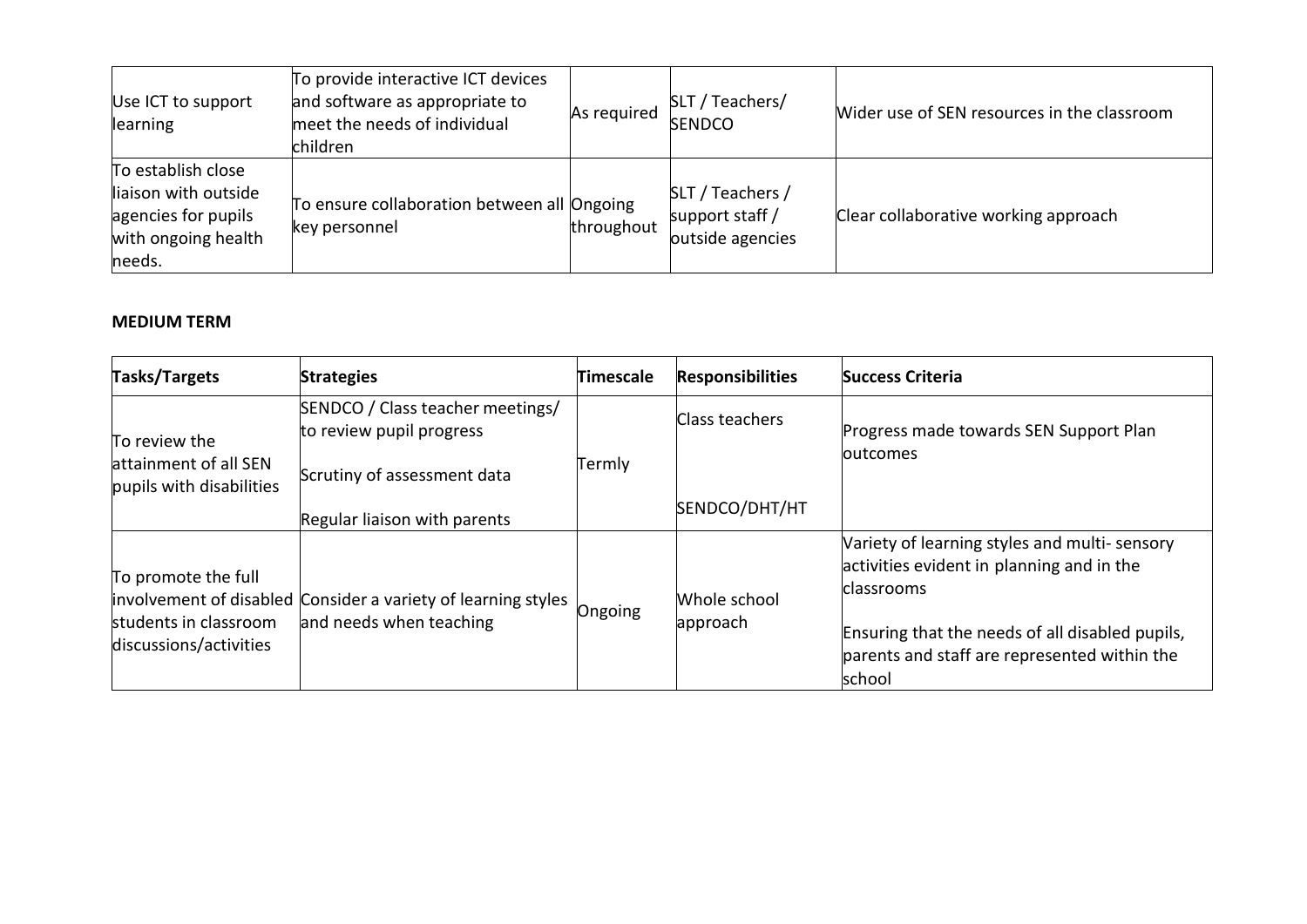#### **LONG TERM**

| <b>Targets</b>                                                                    | <b>Strategies</b>                                                                     | <b>Timescale</b>    | <b>Responsibilities</b>          | <b>Success Criteria</b>                                       |
|-----------------------------------------------------------------------------------|---------------------------------------------------------------------------------------|---------------------|----------------------------------|---------------------------------------------------------------|
| To evaluate and review<br>the above short- and<br>long-term targets<br>biannually | See above                                                                             | Biannually          | HT<br><b>SLT</b><br>Governors    | All children making good progress.                            |
| To deliver findings to<br>the Governing Body                                      | Regular meetings with SEND<br>governor and feedback to<br>Governor committee meetings | Yearly /<br>ongoing | SENDCO<br>SLT / SEND<br>Governor | Governors fully informed about SEND provision<br>and progress |

## **Aim 3: To improve and maintain access to the physical environment of the school, adding specialist facilities as necessary**

The classrooms are all at ground floor level. Class Tees and Class Wear have one step access and a portable ramp allows access to both classrooms including for wheelchair access. Class Swale rooms are floor level and both rooms can be accessed internally without adaptions. Class Swale rooms have the option of two exits each including floor level exit via internal doors.

On-site car parking for staff and visitor includes one dedicated disabled parking bay. All entrances to the school are flat or ramped. Themain entrance features a secure lobby, and this is fully accessible to wheelchair users. There are disabled toilet facilities available, adjacent to the staffroom. This is fitted with a handrail and a pull emergency cord as well as a changing bed should this be required. The school has internal emergency signage and escape routes are clearly marked.

Actions to improve physical accessibility have been identified, prioritised, and included as part of this plan. It may not be feasible to undertake some of the works during the life of this plan and therefore some items will roll forward into subsequent plans.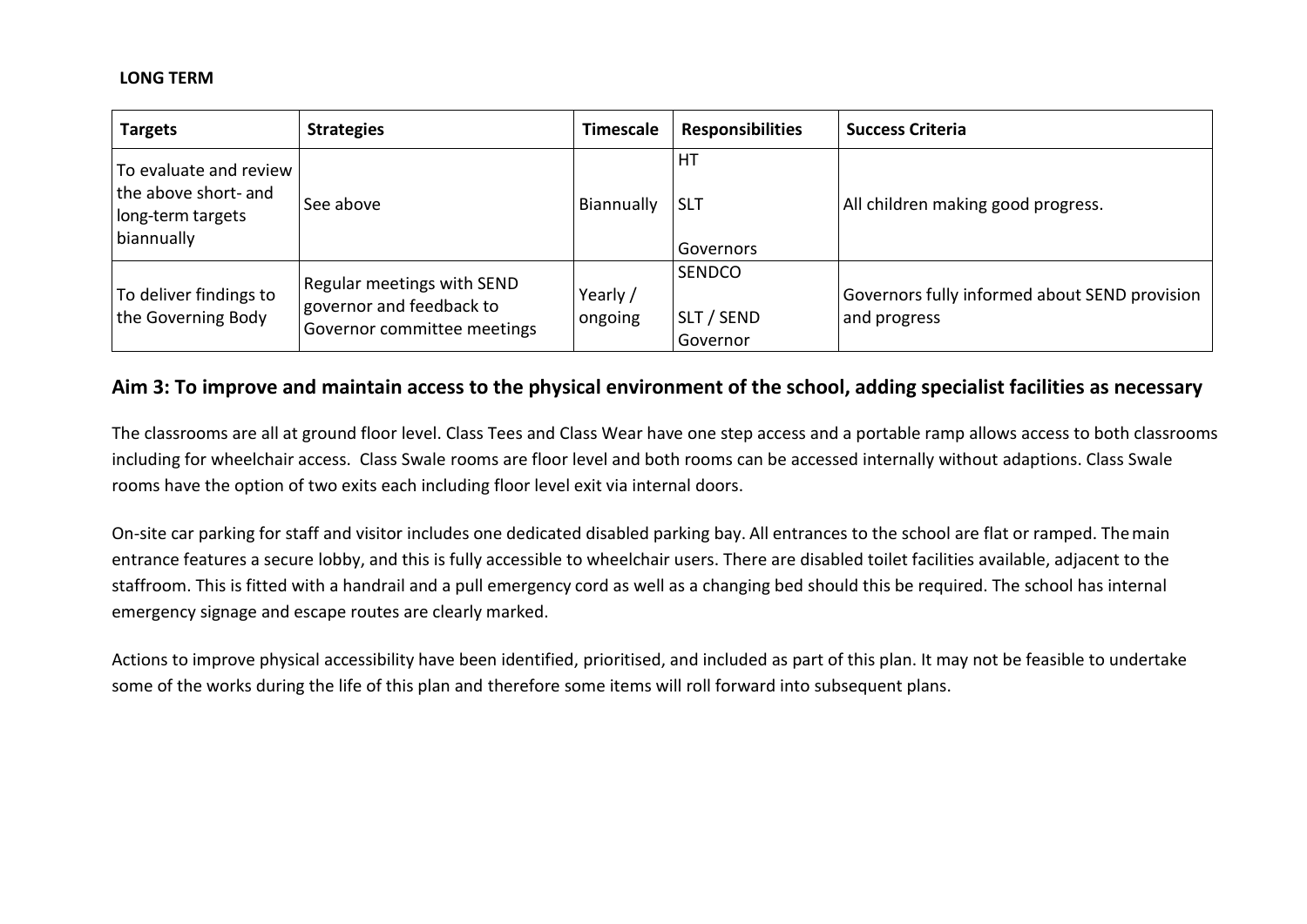## **SHORT TERM**

| <b>Targets</b>                                                                  | <b>Strategies</b>                                                                                                                                                                                                                                                    | <b>Timescale</b>                             | <b>Responsibilities</b>             | <b>Success Criteria</b>                           |
|---------------------------------------------------------------------------------|----------------------------------------------------------------------------------------------------------------------------------------------------------------------------------------------------------------------------------------------------------------------|----------------------------------------------|-------------------------------------|---------------------------------------------------|
| Ensuring all with a                                                             | Create access plans for individual<br>disabled children as part of SEN<br>Support plan process<br>Undertake confidential survey of<br>staff and governors to ascertain<br>access needs and make sure they<br>disability are able to be $ $ are met in the school and | With immediate<br>effect, to be<br>regularly | Teaching and non-<br>teaching staff | Enabling needs to be met where<br>possible        |
| involved in school life                                                         | meetings etc.<br>Include questions in the<br>confidential pupil information<br>questionnaire about<br>parents/carers' access needs and<br>ensure they are met in all events                                                                                          | reviewed                                     |                                     |                                                   |
| Improve physical<br>environment of school<br>environment                        | Take account of the needs of<br>pupils, staff and visitors with<br>physical difficulties and sensory<br>impairments when planning and<br>undertaking future improvements<br>and refurbishments of the site and<br>premises                                           | Ongoing                                      | HT<br><b>SLT</b>                    | Enabling needs to be met where<br>possible        |
| Ensure provision of<br>toilet doors which are<br>easily gripped and<br>operated | Ensure locks are fitted to cubicles<br>in each set of toilets that can be<br>used by all                                                                                                                                                                             | Ongoing                                      | SMT / caretaker                     | Easy to operate toilet doors readily<br>available |
| Ensure all disabled<br>persons on site can be<br>evacuated safely               | <b>Put Personal Emergency</b><br>Evacuation Plan (PEEP) in place as<br>required                                                                                                                                                                                      | As necessary                                 | SENDCO/HT                           | All evacuated safely                              |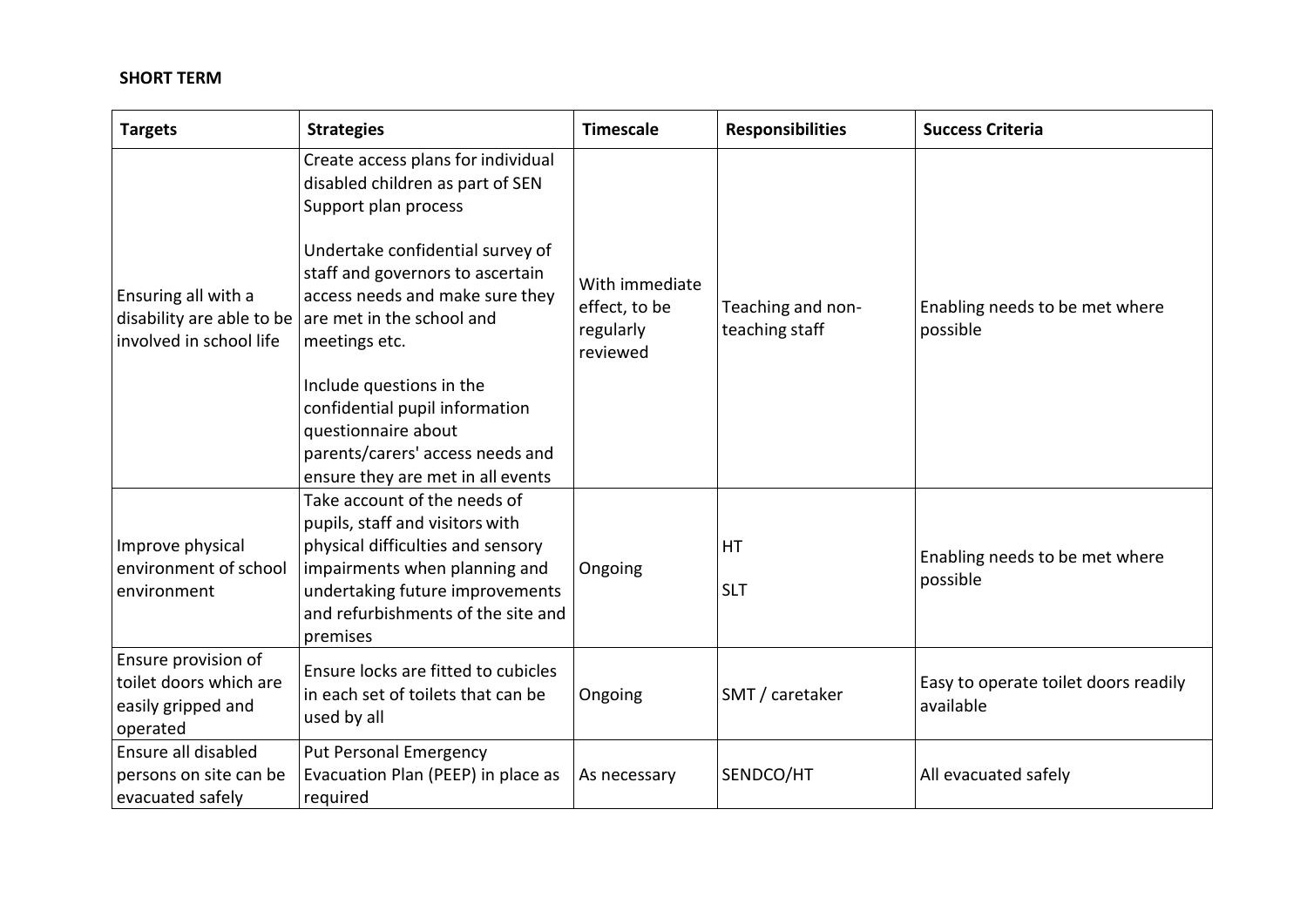| Provide kitchen<br>fixtures & fittings<br>suitable for use by the<br>disabled                                | Kitchen adapted                                                                                                                                                                                                                                                                                                                                                                        | If the need arises                         | SMT / Caretaker /<br><b>Catering Contractor</b>                                          | Meeting needs as required                                                                                                                             |
|--------------------------------------------------------------------------------------------------------------|----------------------------------------------------------------------------------------------------------------------------------------------------------------------------------------------------------------------------------------------------------------------------------------------------------------------------------------------------------------------------------------|--------------------------------------------|------------------------------------------------------------------------------------------|-------------------------------------------------------------------------------------------------------------------------------------------------------|
| Provide visual alarm<br>signal                                                                               | Upgrade alarm system to include<br>strobe lighting                                                                                                                                                                                                                                                                                                                                     | If the need arises                         | SMT / caretaker                                                                          | Meeting needs as required                                                                                                                             |
| To ensure that the<br>medical needs of all<br>pupils are met fully<br>within the capability of<br>the school | To conduct parent consultations,<br>liaise with external agencies,<br>identifying training needs and<br>establish individual protocols<br>where needed                                                                                                                                                                                                                                 | Ongoing and to<br>be regularly<br>reviewed | <b>SMT</b><br><b>Occupational Health</b><br>Team/all other relevant<br>external agencies | Ensuring needs are met                                                                                                                                |
| <b>Ensuring disabled</b><br>parents have every<br>opportunity to be<br>involved                              | Reserve disabled parking spaces<br>for disabled to drop off & collect<br>children<br>Arrange interpreters from the<br>RNID to communicate with deaf<br>parents if necessary<br>Offer a telephone<br>call/conversation to explain letters<br>home for some parents who need<br>this<br>Adopt a more proactive approach<br>to identifying the access<br>requirements of disabled parents | Ongoing and<br>reviewed as<br>necessary    | Whole school team<br>With immediate effect<br>to be regularly reviewed                   | To ensure that disabled parents are<br>not discriminated against and are<br>encouraged to take interest and be<br>involved in their child's education |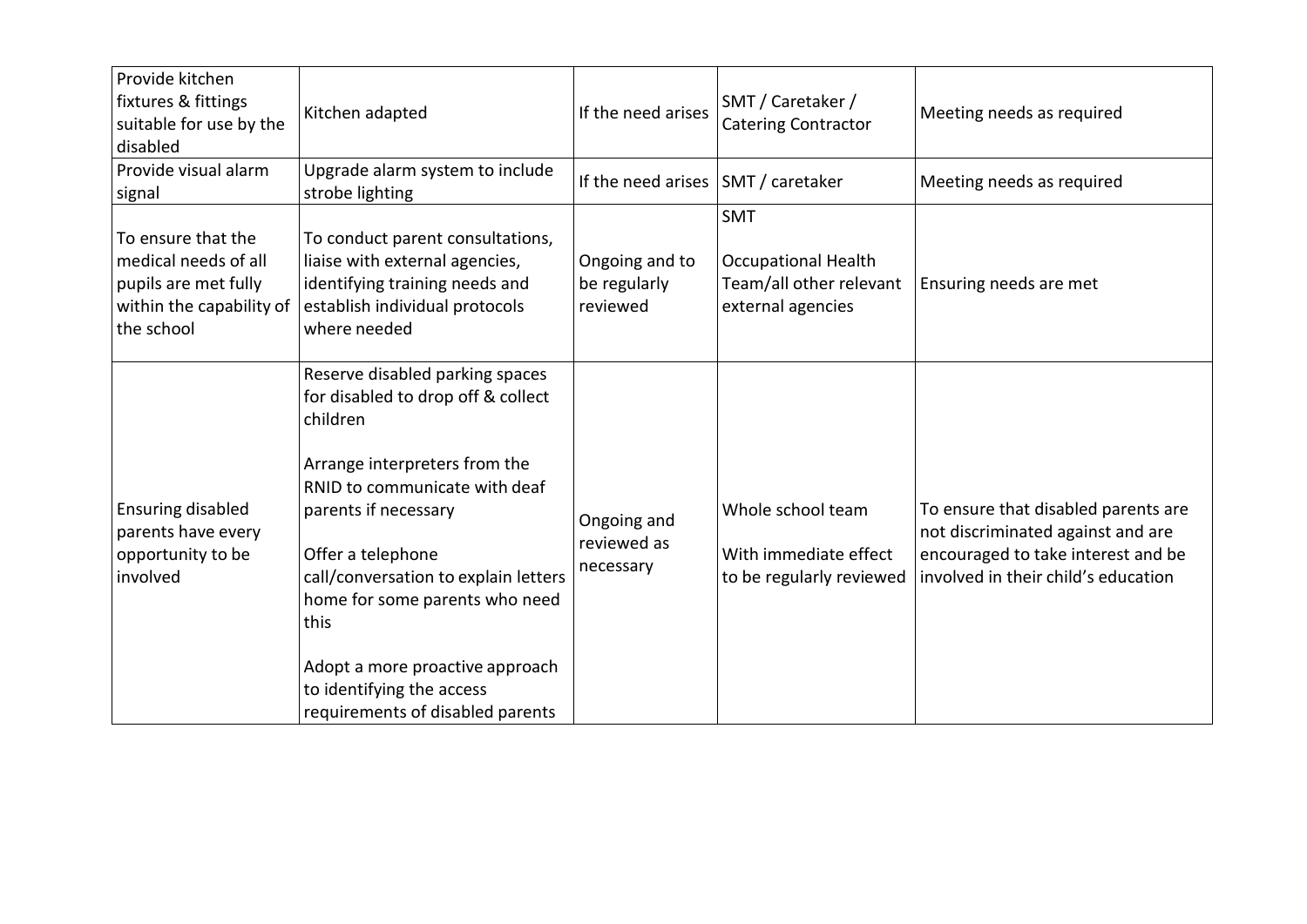| Communication with parents via<br>  Ensure driveway, roads   safety messages / newsletters /<br>$\alpha$ paths around school website / Operoo<br>are as safe as possible | Ongoing | <b>SLT</b><br>Involve Local Police<br>force if required | No accidents |
|--------------------------------------------------------------------------------------------------------------------------------------------------------------------------|---------|---------------------------------------------------------|--------------|
|--------------------------------------------------------------------------------------------------------------------------------------------------------------------------|---------|---------------------------------------------------------|--------------|

# **MEDIUM TERM**

| <b>Targets</b>                                         | <b>Strategies</b>              | <b>Timescale</b> | <b>Responsibilities</b>  | <b>Success Criteria</b>             |
|--------------------------------------------------------|--------------------------------|------------------|--------------------------|-------------------------------------|
| Continue to develop<br>  playgrounds and<br>facilities | Look for funding opportunities | Ongoing          | Whole school<br>approach | Inclusive child-friendly play areas |

# **LONG TERM**

| <b>Targets</b>                                                        | <b>Strategies</b>                                                           | <b>Timescale</b> | <b>Responsibilities</b>             | <b>Success Criteria</b>                                    |
|-----------------------------------------------------------------------|-----------------------------------------------------------------------------|------------------|-------------------------------------|------------------------------------------------------------|
| Provide an induction<br>loop in school hall                           | Upgrade hall sound system to<br>provide induction loop                      | If need arises   | <b>SLT</b>                          | Loop system available for those with<br>hearing impairment |
| Maintain accreditation<br>of Rights Respecting<br><b>School Award</b> | Continue work to maintain<br>standards associated with the<br>accreditation | Ongoing          | <b>SLT</b><br><b>Class teachers</b> | Achievement of award                                       |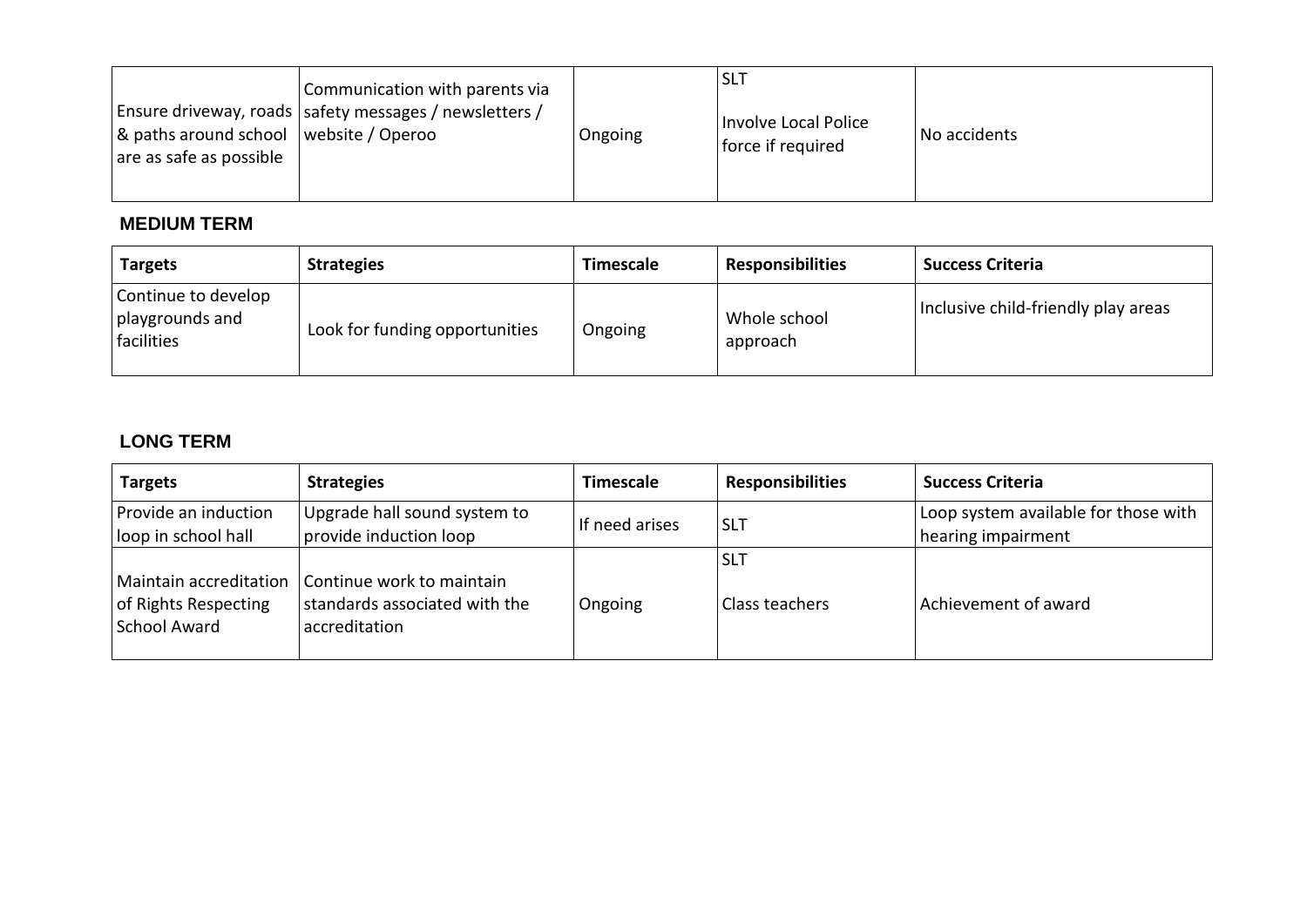# **Aim 4: Improve the availability of accessible information to disabled pupils, staff, parents and visitors**

The purpose of this aim is to ensure that written information that is normally provided by the school to its pupils is also available to disabled pupils, e.g. worksheets, textbooks and information about school events. The information should take account of pupils' disabilities and pupils and parents' preferred formats and be made available within a reasonable timeframe.

In planning to make written information available to disabled pupils we need to establish the current level of need and be able to respond to changes in the range of need. The school will need to identify agencies and source of such support and materials to make the provision available when it is required. The school ICT infrastructure will enable us to access a range of material to support individual needs.

### **SHORT TERM**

| <b>Targets</b>           | <b>Strategies</b>                                       | <b>Timescale</b> | <b>Responsibilities</b> | <b>Success Criteria</b>                        |
|--------------------------|---------------------------------------------------------|------------------|-------------------------|------------------------------------------------|
|                          | Ensure all children with Regular parental communication | Ongoing          | All staff to be         | All children will be able to access curriculum |
| disabilities have access |                                                         |                  | aware                   |                                                |
| to all areas of the      | Children presented with                                 |                  |                         |                                                |
| curriculum               | materials in an accessible format                       |                  |                         |                                                |
|                          |                                                         |                  |                         |                                                |
|                          | Individualised multi-sensory                            |                  |                         |                                                |
|                          | teaching strategies used                                |                  |                         |                                                |
| Make available school    | Review all current school                               | As needed        | All staff               | The school will be able to provide written     |
| information and          | publications and promote the                            |                  |                         | information in different formats when          |
| documents for            | availability in different formats                       |                  |                         | required to match preferred individual         |
| parents/carers in        | for those that require it.                              |                  |                         | choice                                         |
| alternative formats      |                                                         |                  |                         |                                                |
|                          | The school will make itself aware                       |                  |                         |                                                |
|                          | of the services available through                       |                  |                         |                                                |
|                          | the LA for converting written                           |                  |                         |                                                |
|                          | information into alternative                            |                  |                         |                                                |
|                          | formats                                                 |                  |                         |                                                |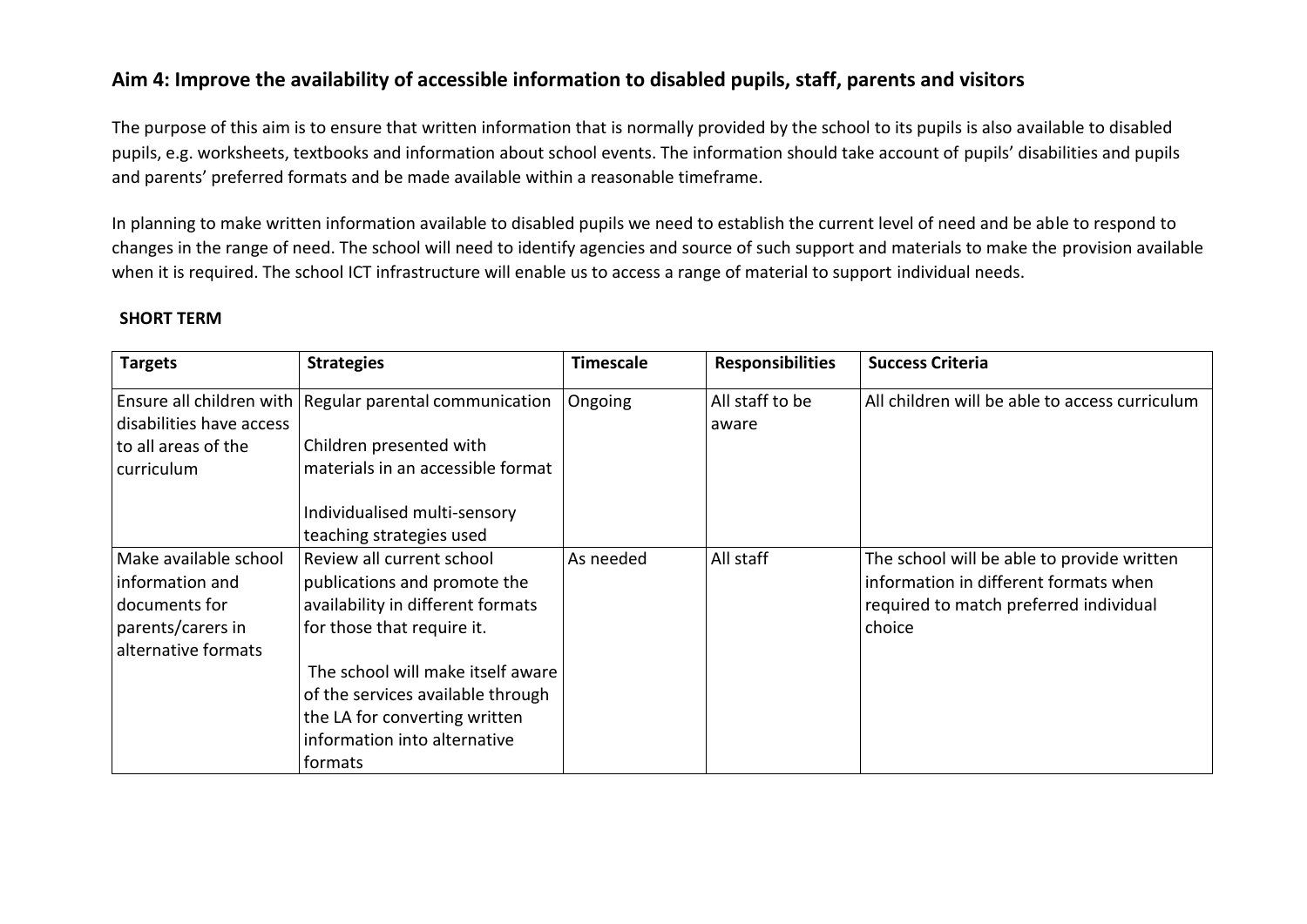#### **MEDIUM TERM**

| <b>Targets</b>                                                | <b>Strategies</b>                                                                | <b>Timescale</b> | <b>Responsibilities</b>          | <b>Success Criteria</b>                                  |
|---------------------------------------------------------------|----------------------------------------------------------------------------------|------------------|----------------------------------|----------------------------------------------------------|
| To review children's                                          | Information collected about new<br>children                                      | Annually         | Class teachers                   | All staff aware of disabilities of children in<br>school |
| records ensuring<br>school's awareness of<br>any disabilities | Records passed up to each class<br>teacher                                       |                  | Office Staff<br>Outside agencies |                                                          |
|                                                               | End of year class teacher<br>meetings                                            |                  |                                  |                                                          |
|                                                               | Annual reviews                                                                   |                  |                                  |                                                          |
|                                                               | SEN Support plan meetings                                                        |                  |                                  |                                                          |
|                                                               | Medical forms updated annually<br>for all children                               |                  |                                  |                                                          |
|                                                               | Personal health plans                                                            |                  |                                  |                                                          |
|                                                               | Details of children with<br>significant health problems<br>shared with all staff |                  |                                  |                                                          |

#### **LONG TERM**

| <b>Targets</b>                                                                 | <b>Strategies</b>                       | <b>Timescale</b>                        | <b>Responsibilities</b> | <b>Success Criteria</b>                                                        |
|--------------------------------------------------------------------------------|-----------------------------------------|-----------------------------------------|-------------------------|--------------------------------------------------------------------------------|
| In school record<br>system to be reviewed<br>and improved where<br>  necessary | Record keeping system to be<br>reviewed | Continual review<br>and<br> improvement | <b>SLT</b>              | Effective communication of information<br>about disabilities throughout school |

**Schools are required to make 'reasonable adjustments' for pupils with disabilities under the Equality Act 2010, to alleviate any substantial disadvantage that a disabled pupil faces in comparison with non-disabled pupils. This can include, for example, the provision of an auxiliary aid or adjustments to premises.**